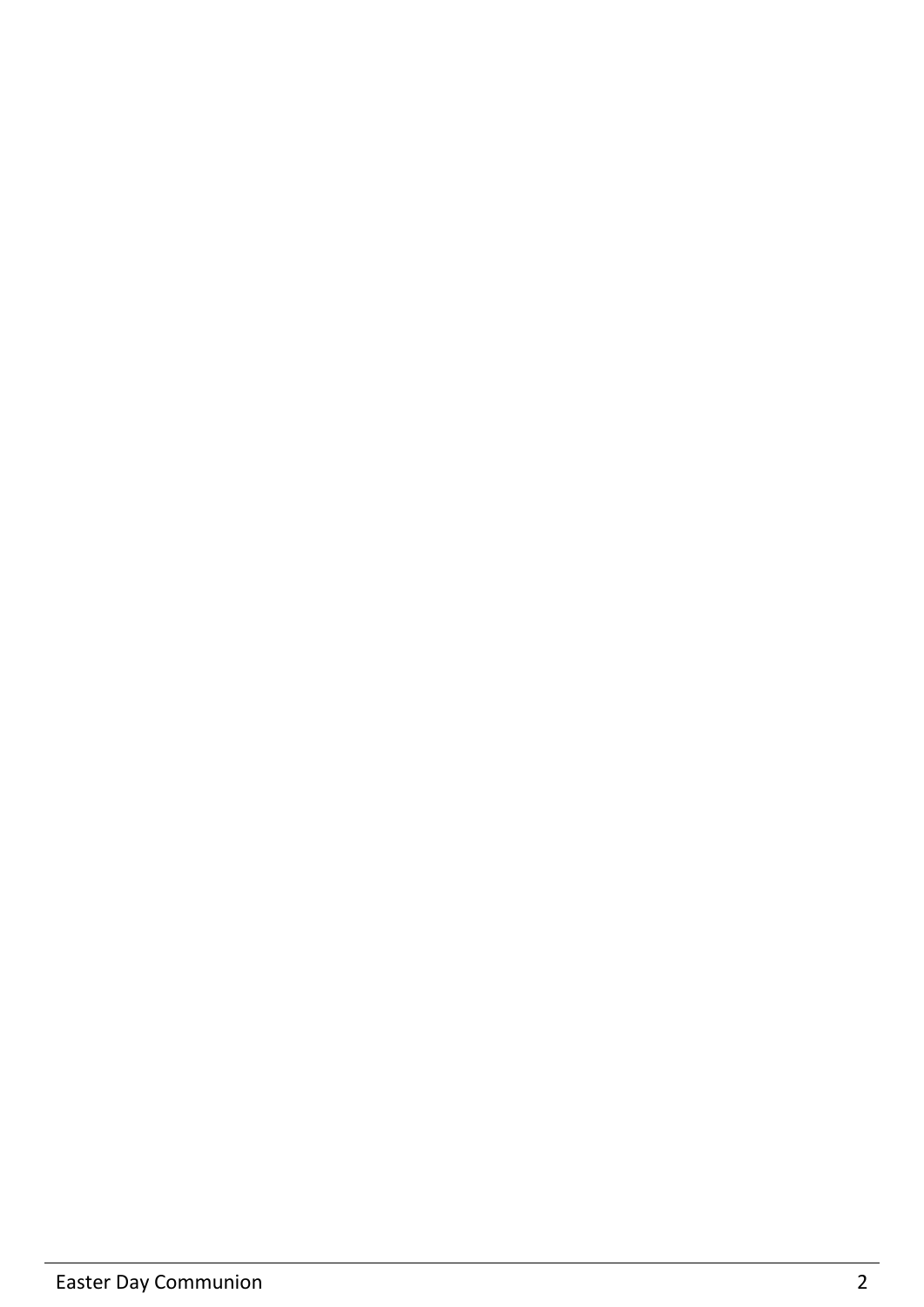# *Welcome to our worship today*

We gather as God's people to celebrate together the great Feast of the Resurrection of our Lord on this Easter Day, within the guidance we continue to follow in response to the COVID-19 pandemic.

We do so with a loving concern for each other's safety and well-being.

Please follow the guidance below:

- Hand sanitiser is encouraged on entering and leaving;
- Face coverings are optional when inside the building (except as detailed below);
- Space between households in pews is self-regulated;
- The Peace is shared visually, not physically;
- Communion is received in one kind (bread) only;
- Follow the directions of the Welcomers when coming forward for Communion;
- Face coverings are strongly encouraged when coming forward for Communion. Thank you.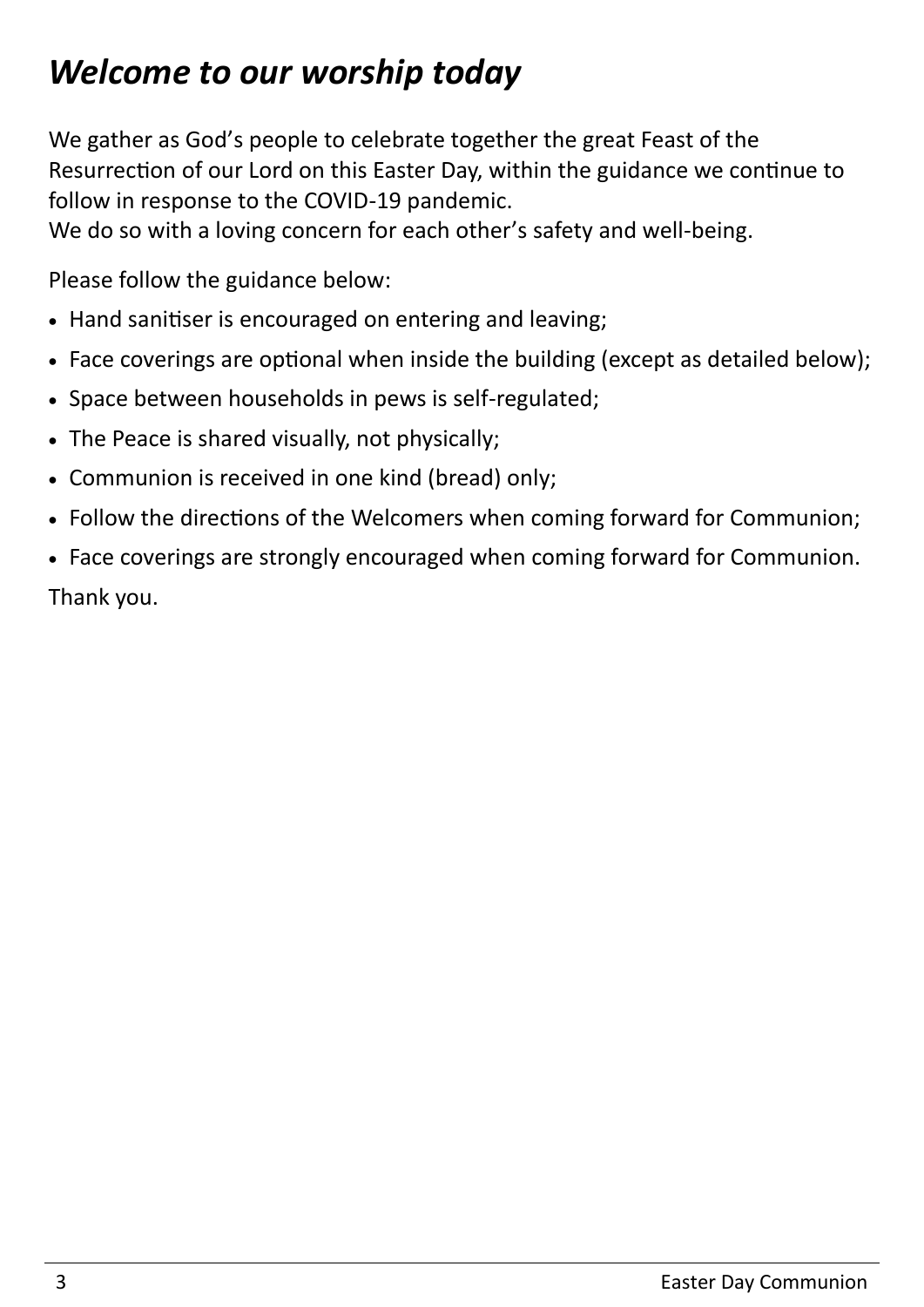# *The Gathering*

*The people are greeted informally.*

#### **Welcoming the Easter Candle**

*The presiding minister proclaims* 

Christ yesterday and today,

- *All* **the beginning and the end,** Alpha and Omega, all time belongs to him, and all ages;
- *All* **to him be glory and power, through every age and for ever. Amen.**

Alleluia. Christ is risen.

*All* **He is risen indeed. Alleluia.**

#### *The presiding minister says*

This is the day when our Lord Jesus Christ was raised gloriously from the dead, crushing the power of sin and destroying the sting of death. Throughout the world Christians celebrate the mighty power of God as Christ calls us out of darkness to share in his marvellous light.

May we, and all Christ's people, shine as lights in the world to the glory of God the Father.

*The presiding minister proclaims* 

The light of Christ.

*All* **Thanks be to God.**

**Hymn** Jesus Christ is risen today

1 Jesus Christ is risen today, *Alleluia,* our triumphant holy day, *Alleluia,* who did once, upon the cross, *Alleluia,* suffer to redeem our loss. *Alleluia.*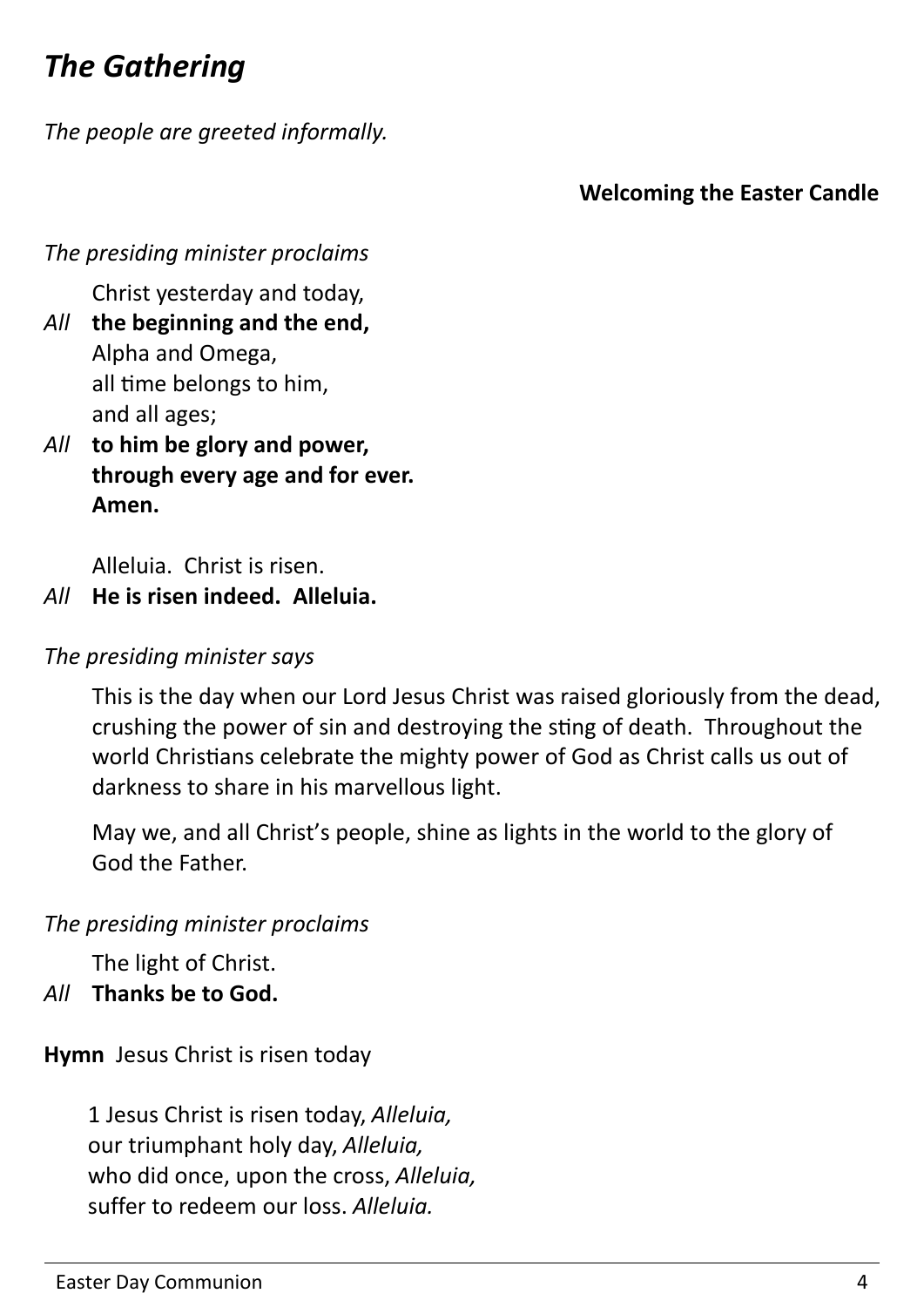2 Hymns of praise then let us sing, *Alleluia,* unto Christ, our heavenly King, *Alleluia,* who endured the cross and grave, *Alleluia,* sinners to redeem and save. *Alleluia.* 

3But the pains that he endured, *Alleluia,* our salvation have procured; *Alleluia,* now above the sky he's King, *Alleluia,* where the angels ever sing. *Alleluia.* 

*Lyra Davidica*

#### **Prayers at the Easter Garden**

#### *The presiding minister proclaims*

Alleluia! Christ is risen.

#### *All* **He is risen indeed. Alleluia.**

#### *A reader says*

The angel said to the women, 'Do not be afraid; I know that you are looking for Jesus who was crucified. He is not here; for he has been raised, as he said.' *Matthew 28.5,6*

#### *The presiding minister says*

Blessed are you, Lord God of all creation, the Father of our Lord Jesus Christ. To you be glory now and for ever. In your great mercy you have given us a new birth into a living hope through the resurrection of Jesus Christ from the dead. By your blessing may we who have prepared this garden in celebration of his victory be strengthened in faith, know the power of his presence, and rejoice in the hope of eternal glory. Blessed be God, Father, Son, and Holy Spirit. *All* **Blessed be God for ever.**

*The stone is rolled away from the entrance to the tomb.*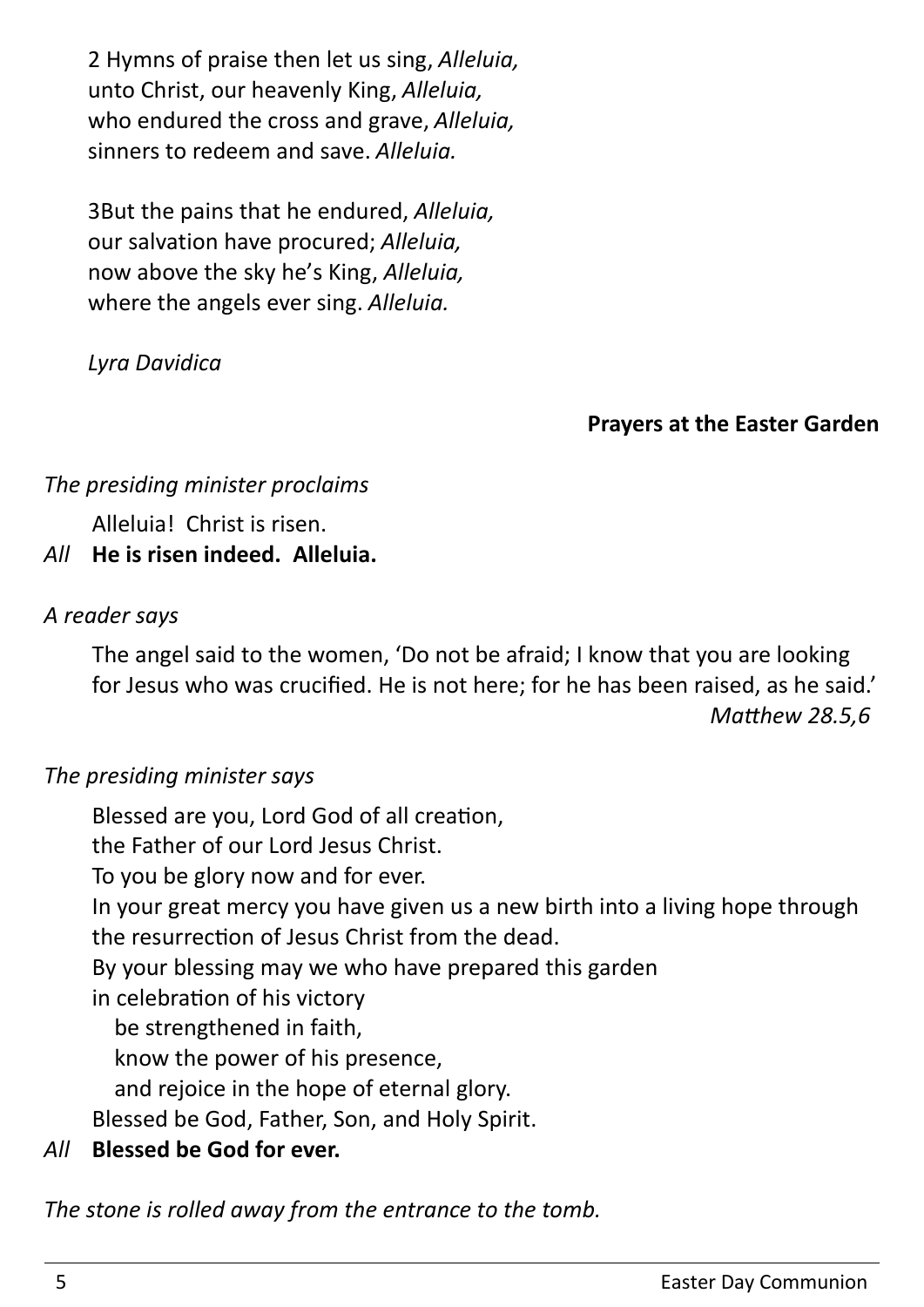*The presiding minister says this prayer.*

Risen Lord Jesus, as Mary Magdalene met you in the garden on the morning of your resurrection, so may we meet you today and every day. Speak to us as you spoke to her; reveal yourself as the living Lord; renew our hope and kindle our joy; and send us to share the good news with others.

*All* **Amen.**

**The Greeting**

Alleluia. Christ is risen.

#### *All* **He is risen indeed. Alleluia.**

Praise the God and Father of our Lord Jesus Christ:

*All* **he has given us new life and hope by raising Jesus from the dead. Alleluia.**

God has claimed us as his own:

*All* **he has made us light to the world.**

Alleluia. Christ is risen.

*All* **He is risen indeed. Alleluia.**

**Prayers of Penitence**

*The presiding minister invites us to confess our sin*

In baptism we died with Christ, so that as Christ was raised from the dead, we might walk in newness of life. Let us receive new life in him as we confess our sin in penitence and faith.

Like Mary at the empty tomb, we fail to grasp the wonder of your presence. Lord, have mercy.

*All* **Lord, have mercy.**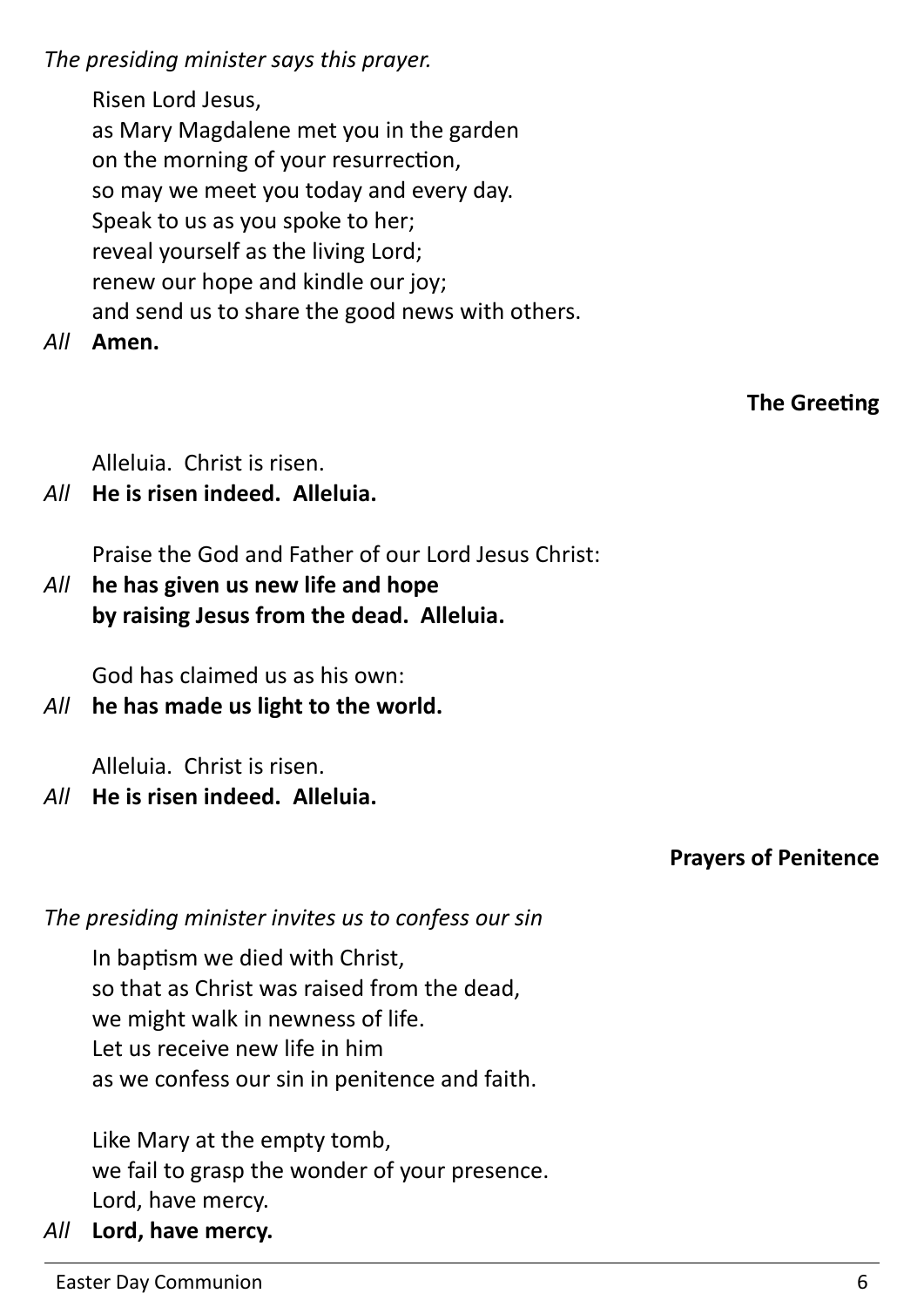Like the disciples behind locked doors, we are afraid to be seen as your followers. Christ, have mercy.

#### *All* **Christ, have mercy.**

Like Thomas in the upper room, we are slow to believe. Lord, have mercy.

*All* **Lord, have mercy.**

#### *The presiding minister pronounces the absolution*

May the God of love and power forgive us and free us from our sin, heal and strengthen us by his Spirit and raise us to new life in Christ our Lord.

#### *All* **Amen**.

#### **The Gloria**

#### *The following is sung*

*All* **Glory to God in the highest, and peace to his people on earth. Lord God, heavenly King, almighty God and Father, we worship you, we give you thanks, we praise you for your glory. Lord Jesus Christ, only Son of the Father, Lord God, Lamb of God, you take away the sin of the world: have mercy on us; you are seated at the right hand of the Father: receive our prayer. For you alone are the Holy One, you alone are the Lord, you alone are the Most High, Jesus Christ, with the Holy Spirit, in the glory of God the Father. Amen.**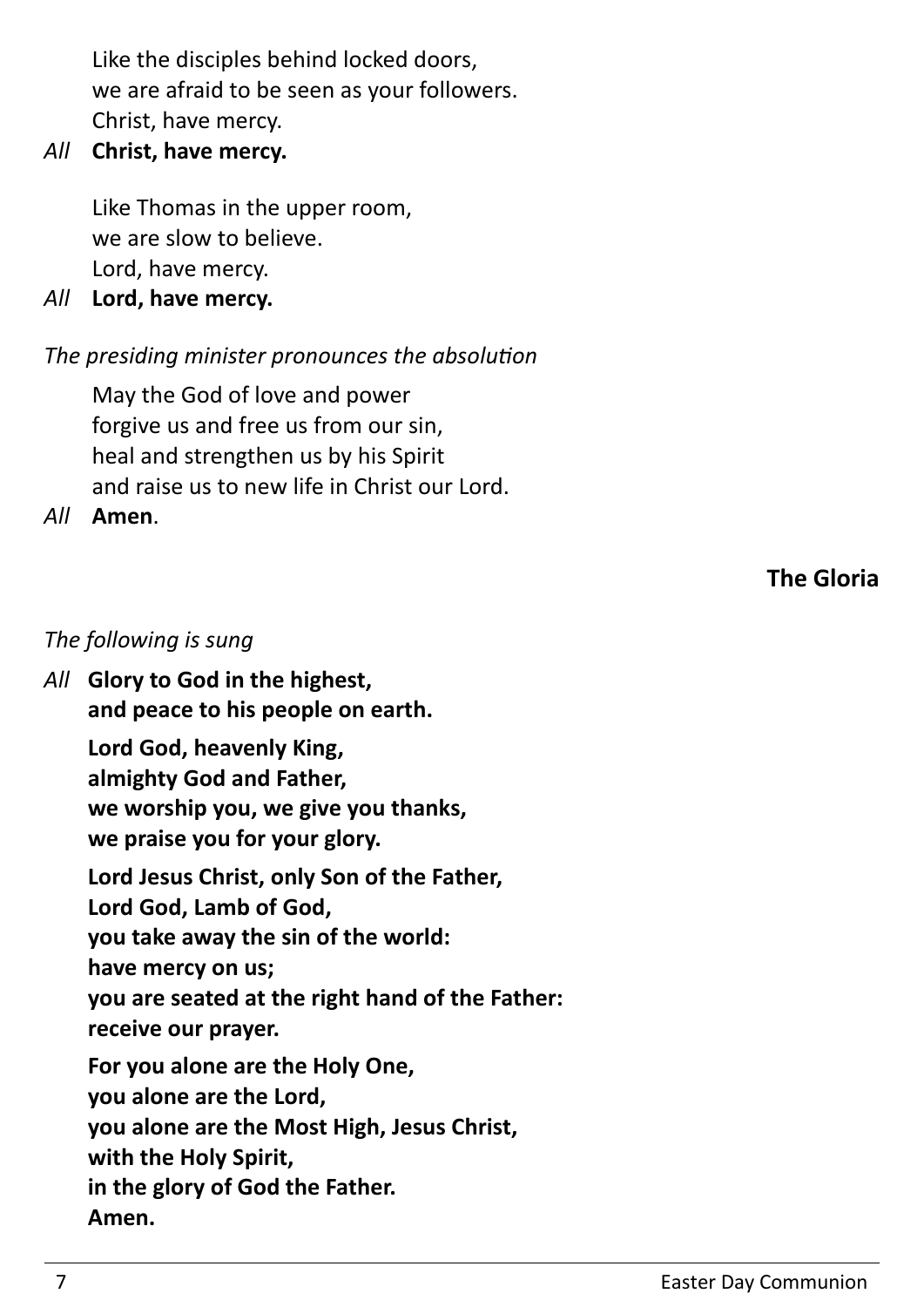*The presiding minister introduces a period of silent prayer with the words* 

Let us pray that we may reign with the risen Christ for ever.

God of glory, by the raising of your Son you have broken the chains of death and hell. fill your Church with faith and hope; for a new day has dawned, and the way to life stand open in our Saviour, Jesus Christ.

*All* **Amen.**

# *The Liturgy of the Word*

**Readings**

*Acts 10.34-43; 1 Corinthians 15.19-26*

*At the end of each the reader says*

This is the word of the Lord

#### *All* **Thanks be to God.**

**Hymn** Good Christians all, rejoice and sing!

1 Good Christians all, rejoice and sing! Now is the triumph of our King. To all the world glad news we bring: *Alleluia, alleluia, alleluia!* 

2 The Lord of Life is risen for ay: bring flowers of song to strew his way; let all the earth rejoice and say

3 Praise we in songs of victory that Love, that Life, which cannot die, and sing with hearts uplifted high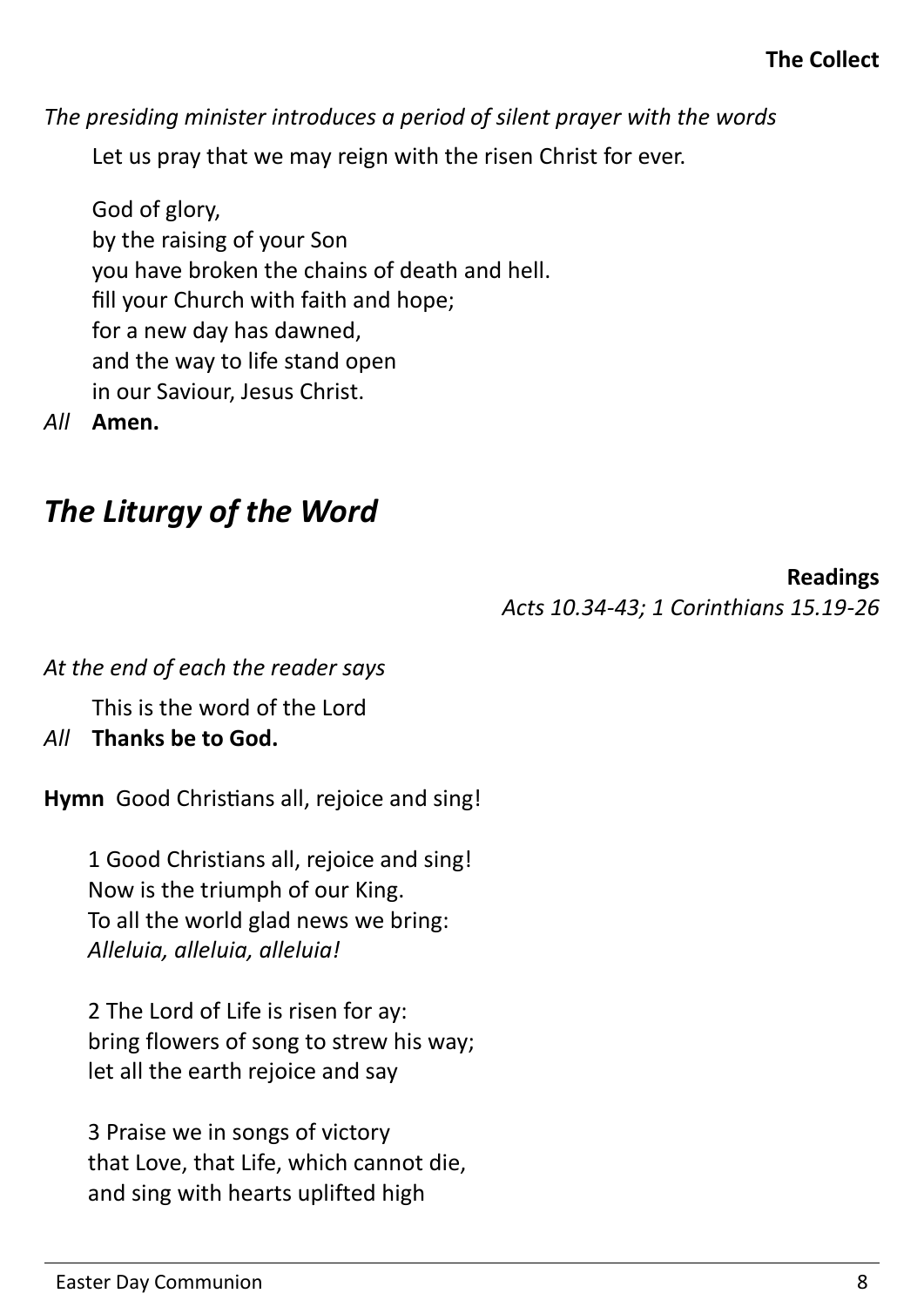4 Thy name we bless, O risen Lord, and sing to-day with one accord the life laid down, the life restored:

*Cyril Argentine Alington*

**Gospel Reading**

*Luke 24.1-12*

*An acclamation heralds the Gospel reading using the following words*

Alleluia, alleluia. I am the first and the last, says the Lord, and the living one; I was dead, and behold I am alive for evermore.

*All* **Alleluia.**

*When the Gospel is announced the reader says*

The Lord be with you.

#### *All* **And also with you.**

Hear the Gospel of our Lord Jesus Christ according to Luke.

#### *All* **Glory to you, O Lord.**

#### *At the end the reader says*

This is the Gospel of the Lord.

*All* **Praise to you, O Christ.** 

#### **Sermon**

*Following the sermon the presiding minister invites everyone to stand and face the font.*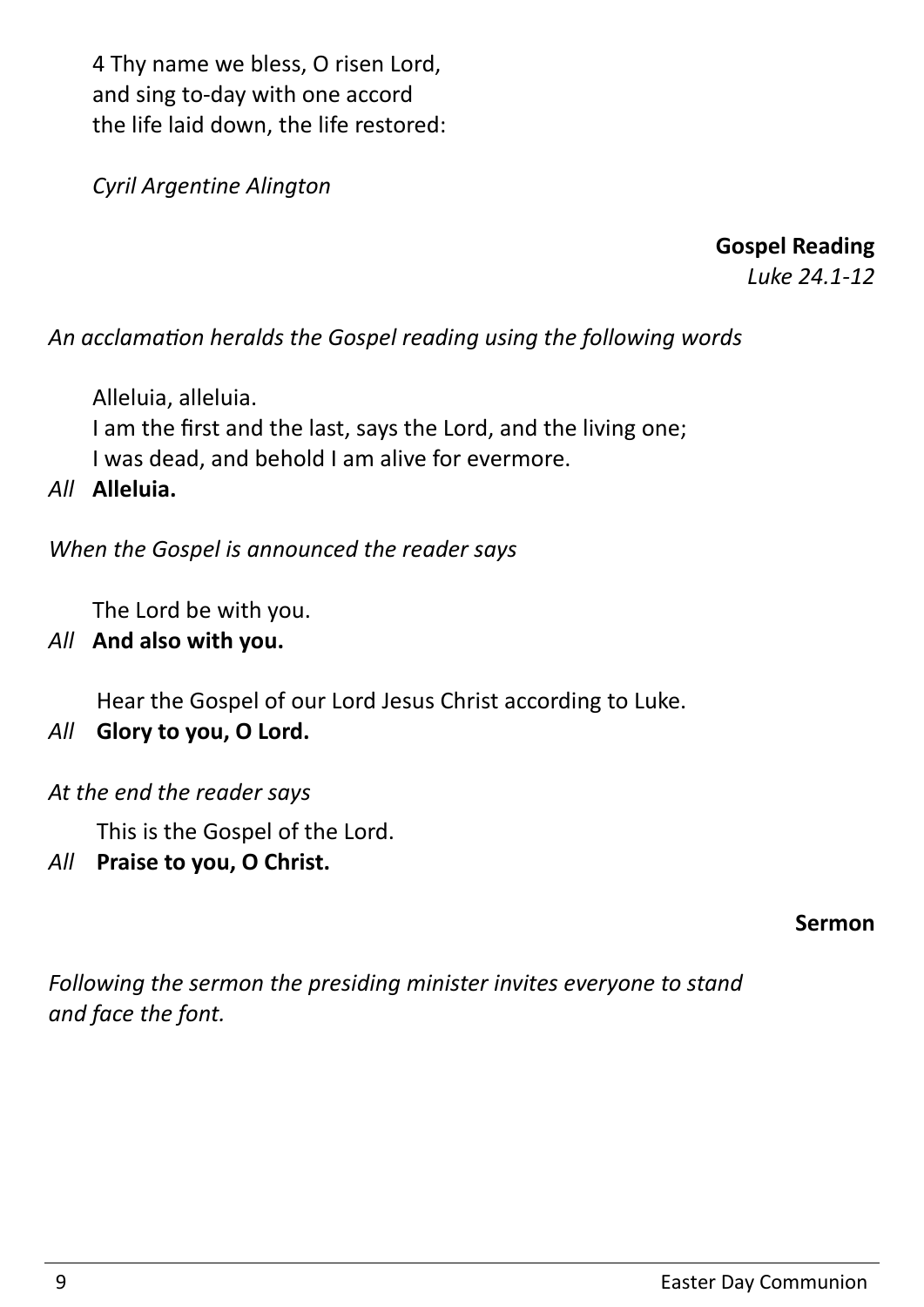# *The Renewal of Baptismal Vows*

#### **The Renewal of Vows**

*The presiding minister addresses the whole congregation*

As we celebrate the resurrection of our Lord Jesus Christ from the dead, we remember that through the paschal mystery we have died and been buried with him in baptism, so that we may rise with him to a new life within the family of his Church.

Now that we have completed our observance of Lent, we renew the promises made at our baptism, affirming our allegiance to Christ, and our rejection of all that is evil.

Therefore I ask these questions:

Do you reject the devil and all rebellion against God?

#### *All* **I reject them.**

Do you renounce the deceit and corruption of evil?

*All* **I renounce them.**

Do you repent of the sin that separate us from God and neighbour?

*All* **I repent of them.**

Do you turn to Christ as Saviour?

#### *All* **I turn to Christ.**

Do you submit to Christ as Lord?

#### *All* **I submit to Christ.**

Do you come to Christ, the way, the truth and the life?

#### *All* **I come to Christ.**

#### *The presiding minister says*

May almighty God who has given you the desire to follow Christ give you the strength to continue in the way.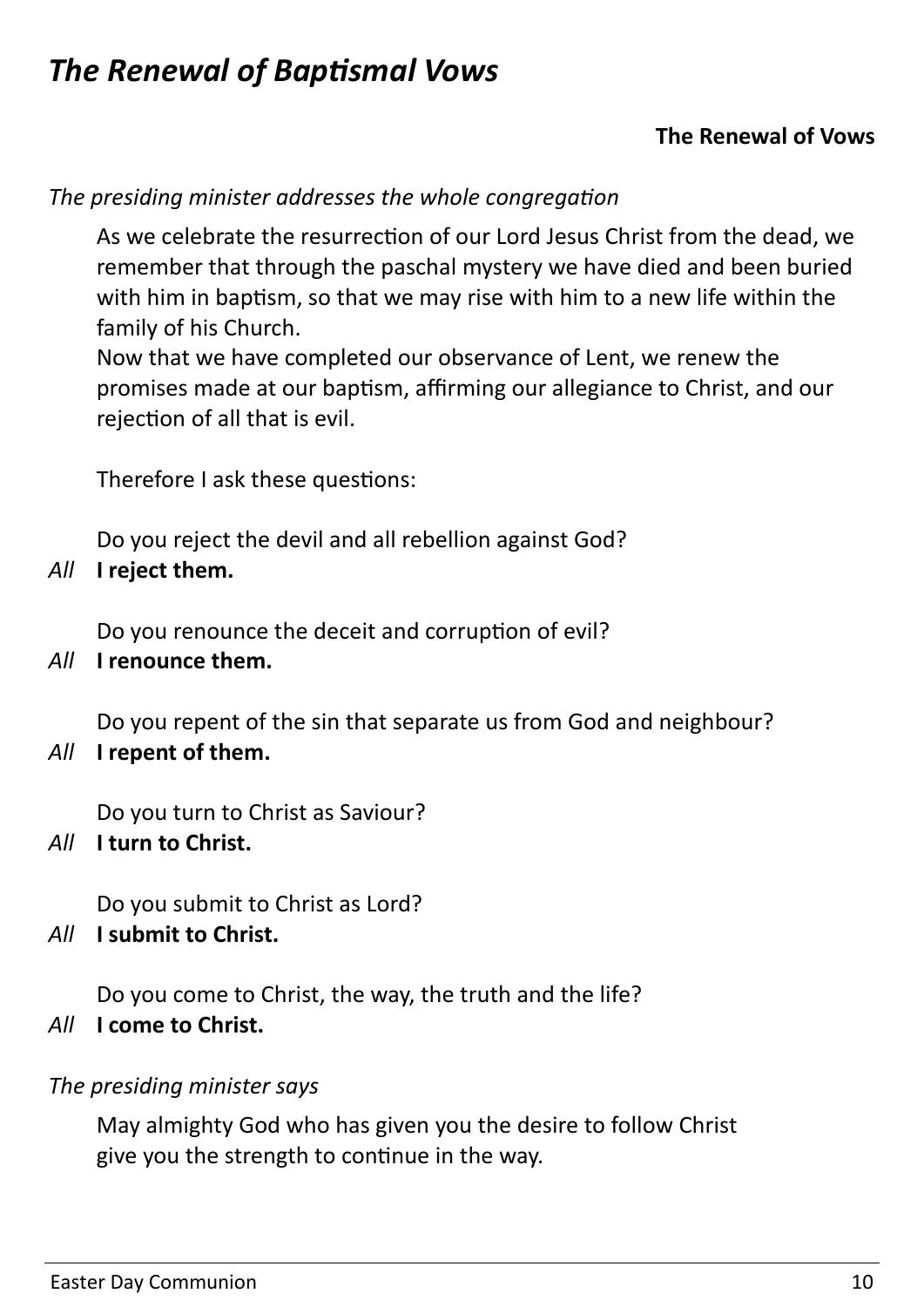Brothers and sisters in Christ, I ask you to profess the faith of the Church.

Do you believe and trust in God the Father?

*All* **I believe in God, the Father almighty, creator of heaven and earth.**

Do you believe and trust in his Son Jesus Christ?

*All* **I believe in Jesus Christ, his only Son, our Lord, who was conceived by the Holy Spirit, born of the Virgin Mary, suffered under Pontius Pilate, was crucified, died, and was buried; he descended to the dead. On the third day he rose again; he ascended into heaven, he is seated at the right hand of the Father, and he will come to judge the living and the dead.**

Do you believe and trust in the Holy Spirit?

*All* **I believe in the Holy Spirit, the holy catholic Church, the communion of saints, the forgiveness of sins, the resurrection of the body, and the life everlasting. Amen.**

Almighty God,

we thank you for our fellowship in the household of faith with all those who have been baptised in your name. Keep us faithful to our baptism, and so make us ready for that day when the whole creation shall be made perfect in your Son, our Saviour Jesus Christ.

*All* **Amen.**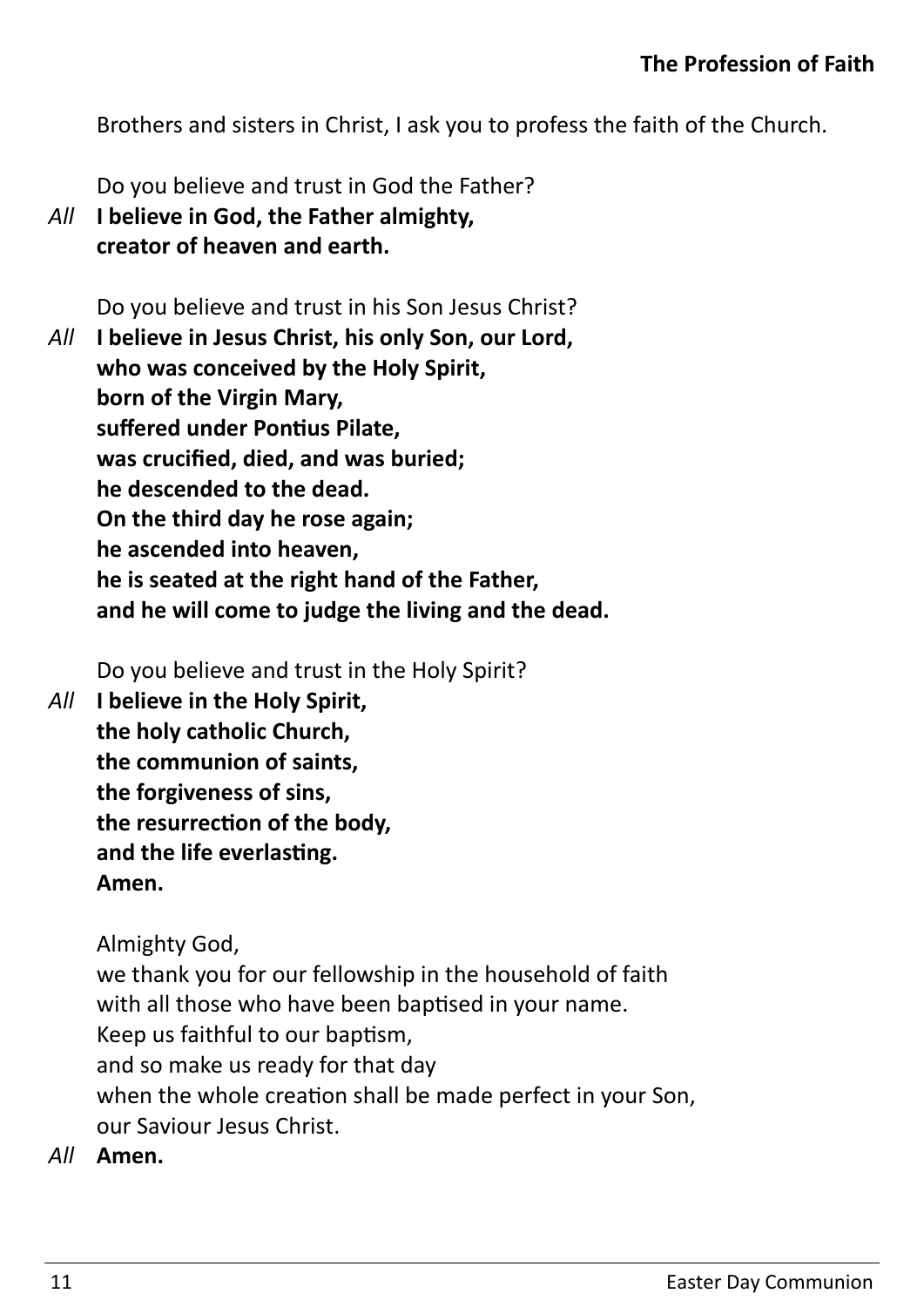#### *The presiding minister says*

May Christ dwell in your hearts through faith, that you may be rooted and grounded in love and bring forth the fruit of the Spirit.

*All* **Amen.**

*The people are sprinkled with water as a reminder of their baptism.* 

#### **Prayers of Intercession**

*The prayers include the response*

Jesus, Lord of life

*All* **in your mercy hear us.**

*and conclude*

Jesus, risen Lord, accept our prayers, and be with us always.

*All* **Amen.** 

# *The Liturgy of the Sacrament*

#### **The Peace**

*The presiding minister introduces the Peace* 

The risen Christ came and stood among his disciples and said, 'Peace be with you.'

Then were they glad when they saw the Lord. Alleluia.

Alleluia. The peace of the risen Lord be always with you *All* **and also with you. Alleluia.**

**Hymn** The day of resurrection

1 The day of resurrection! Earth, tell it out abroad; the Passover of gladness,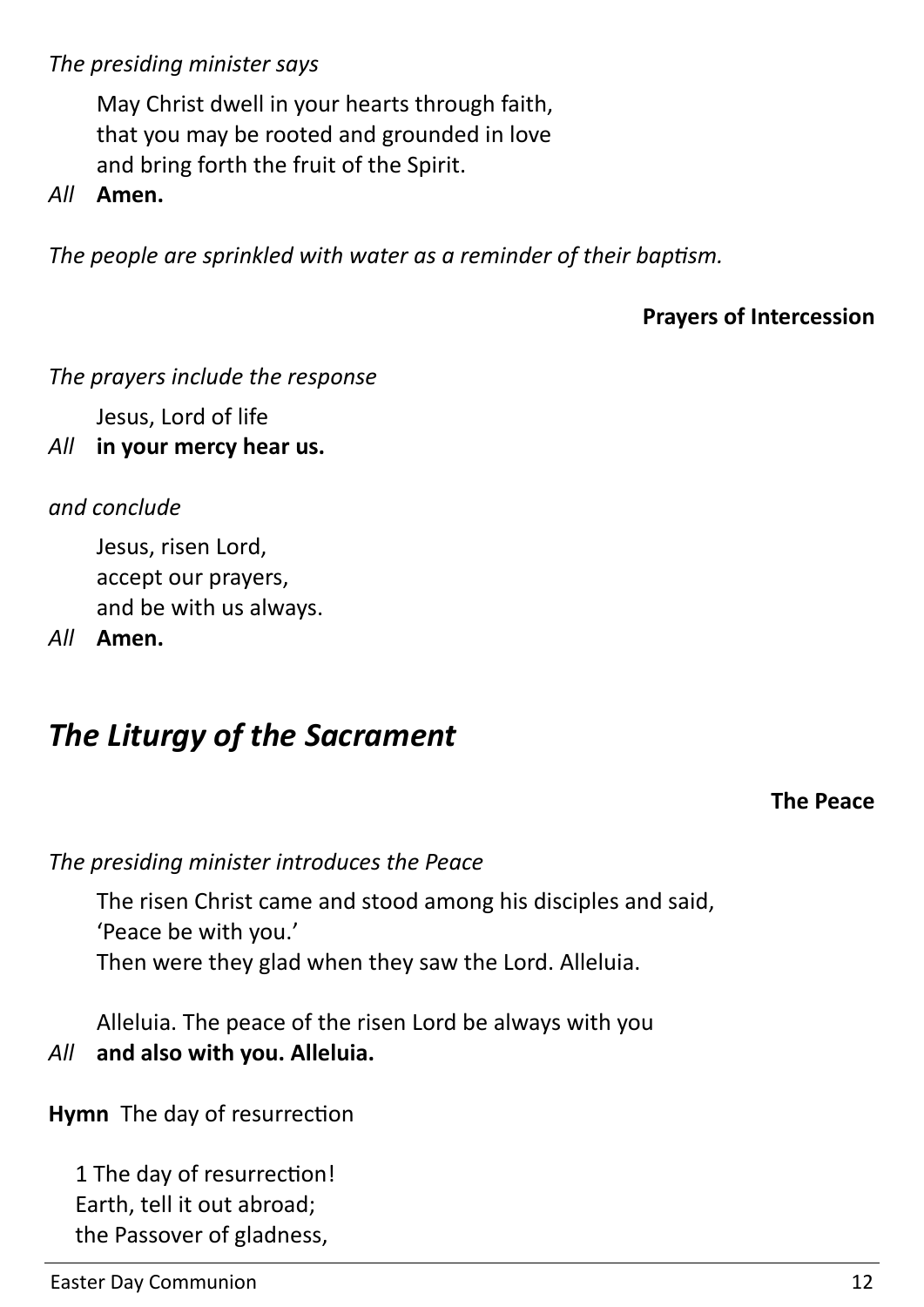the Passover of God; from death to life eternal, from earth unto the sky, our God hath brought us over with hymns of victory.

2 Our hearts be pure from evil, that we may see aright the Lord in rays eternal of resurrection light; and, listening to his accents, may hear so calm and plain his own 'All hail', and, hearing, may raise the victor strain.

3 Now let the heavens be joyful, and earth her song begin, the round world keep high triumph, and all that is therein; let all things seen and unseen their notes of gladness blend, for Christ the Lord is risen, our joy that hath no end.

*St John of Damascus, translated by John Mason Neale*

*The presiding minister says the following prayer at the preparation of the table* 

Lord of life, with unbounded joy we offer you our sacrifice of praise. As we are fed with the bread of heaven may we know your resurrection power; through Christ our risen Lord.

*All* **Amen.**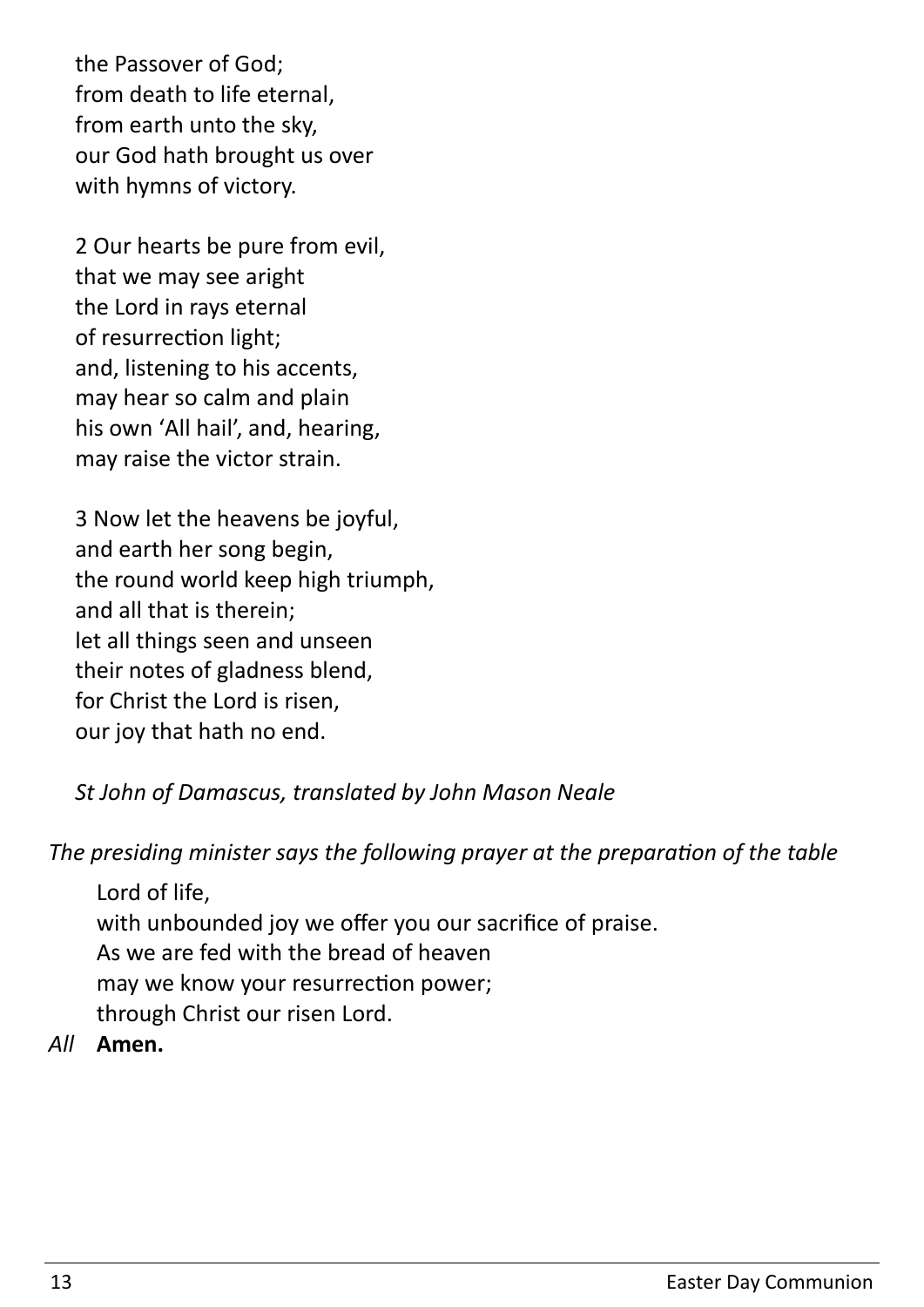#### *The presiding minister says*

The Lord be with you

#### *All* **and also with you.**

Lift up your hearts.

#### *All* **We lift them to the Lord.**

Let us give thanks to the Lord our God.

#### *All* **It is right to give thanks and praise.**

*The presiding minister praises God for God's mighty acts and all respond*

*All* **Holy, holy, holy Lord, God of power and might, heaven and earth are full of your glory. Hosanna in the highest. Blessed is he who comes in the name of the Lord. Hosanna in the highest.**

*The presiding minister recalls the Last Supper and this acclamation is used*

Great is the mystery of faith:

*All* **Christ has died; Christ is risen; Christ will come again.** 

*The prayer continues and leads into the doxology, to which all respond boldly*

…for ever and ever.

*All* **Amen.** 

#### **The Lord's Prayer**

*The presiding minister invites the people to say the Lord's Prayer*

Rejoicing in God's new creation, as our Saviour taught us, so we pray

*All* **Our Father in heaven, hallowed be your name, your kingdom come,**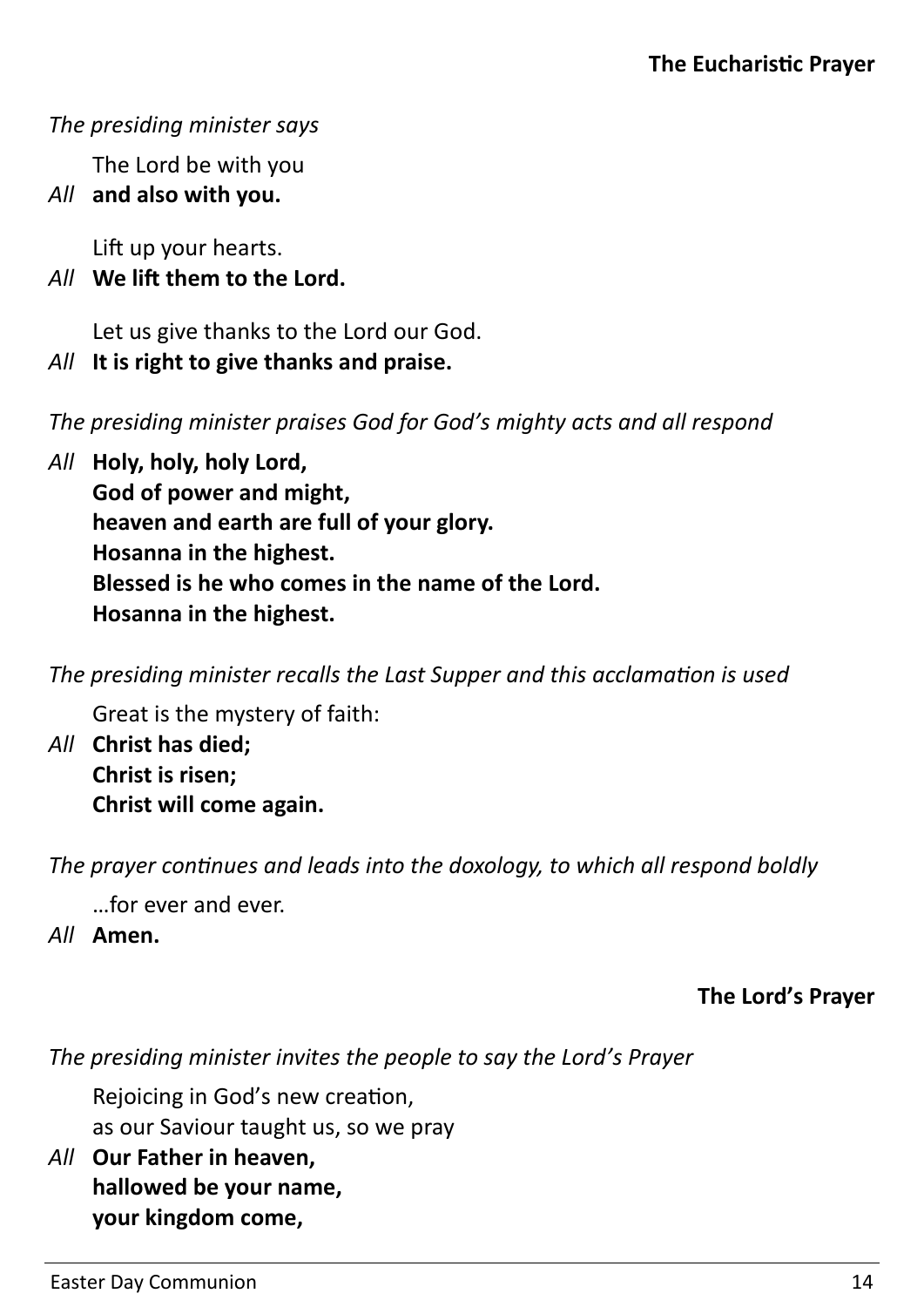**your will be done, on earth as in heaven. Give us today our daily bread. Forgive us our sins as we forgive those who sin against us. Lead us not into temptation but deliver us from evil. For the kingdom, the power, and the glory are yours now and for ever. Amen.**

**Breaking of the Bread**

*The presiding minister breaks the consecrated bread saying*

Jesus says, I am the bread of life, whoever eats this bread will live for ever.

*All* **Lord, our hearts hunger for you; give us this bread always.**

#### *The Agnus Dei is sung*

*All* **Jesus, Lamb of God, have mercy on us.**

> **Jesus, bearer of our sin, have mercy on us.**

**Jesus, redeemer of the world, grant us peace.**

*The presiding minister invites the people to receive communion*

Alleluia. Christ our passover is sacrificed for us.

#### *All* **Therefore let us keep the feast. Alleluia.**

*The presiding minister says* 

The body of Christ keep you in eternal life.

*The presiding minister & people receive communion.*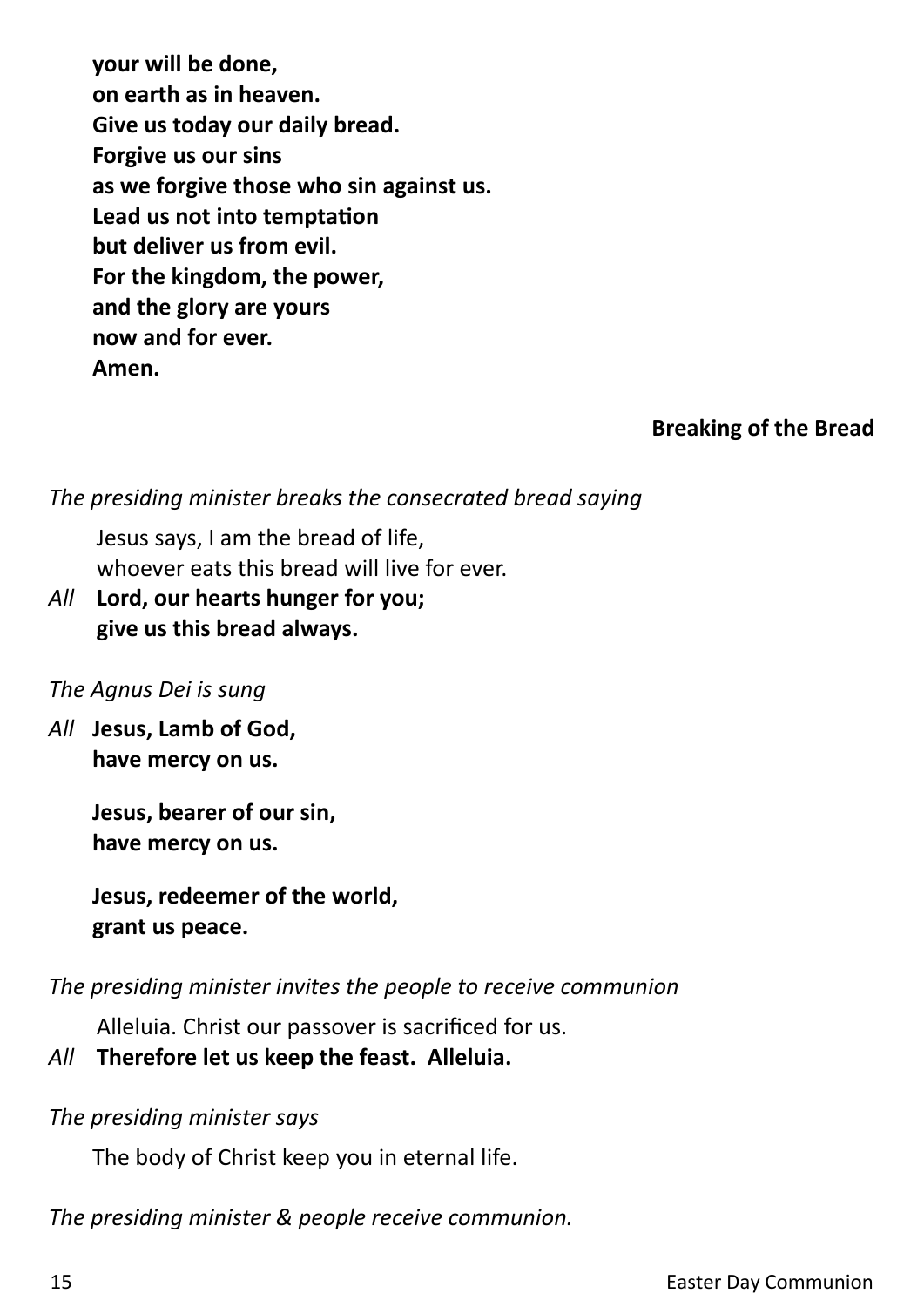*During the administration of communion, anyone who does not wish to receive communion is invited to give thanks for the saving death and resurrection of Jesus and ask him to be with them now.* 

Thanks be to you, Lord Jesus Christ, for all the benefits you have given me, for all the pains and insults you have borne for me. Since I cannot now receive you sacramentally, I ask you to come spiritually into my heart. O most merciful redeemer, friend and brother, may I know you more clearly, love you more dearly, and follow you more nearly, day by day. Amen. *After the Prayer of St Richard of Chichester*

*After the distribution of communion a short period of silence is kept*

#### **Prayer after Communion**

*The presiding minister says the Post Communion prayer.*

God of life, who for our redemption gave your only-begotten Son to the death of the cross, and by his glorious resurrection have delivered us from the power of our enemy: grant us so to die daily to sin, that we may evermore live with him in the joy of his risen life; through Jesus Christ our Lord.

*All* **Amen.**

#### *The following prayers are said*

*All* **We thank you, Lord, that you have fed us in this sacrament, united us with Christ, and given us a foretaste of the heavenly banquet prepared for all people. Amen.**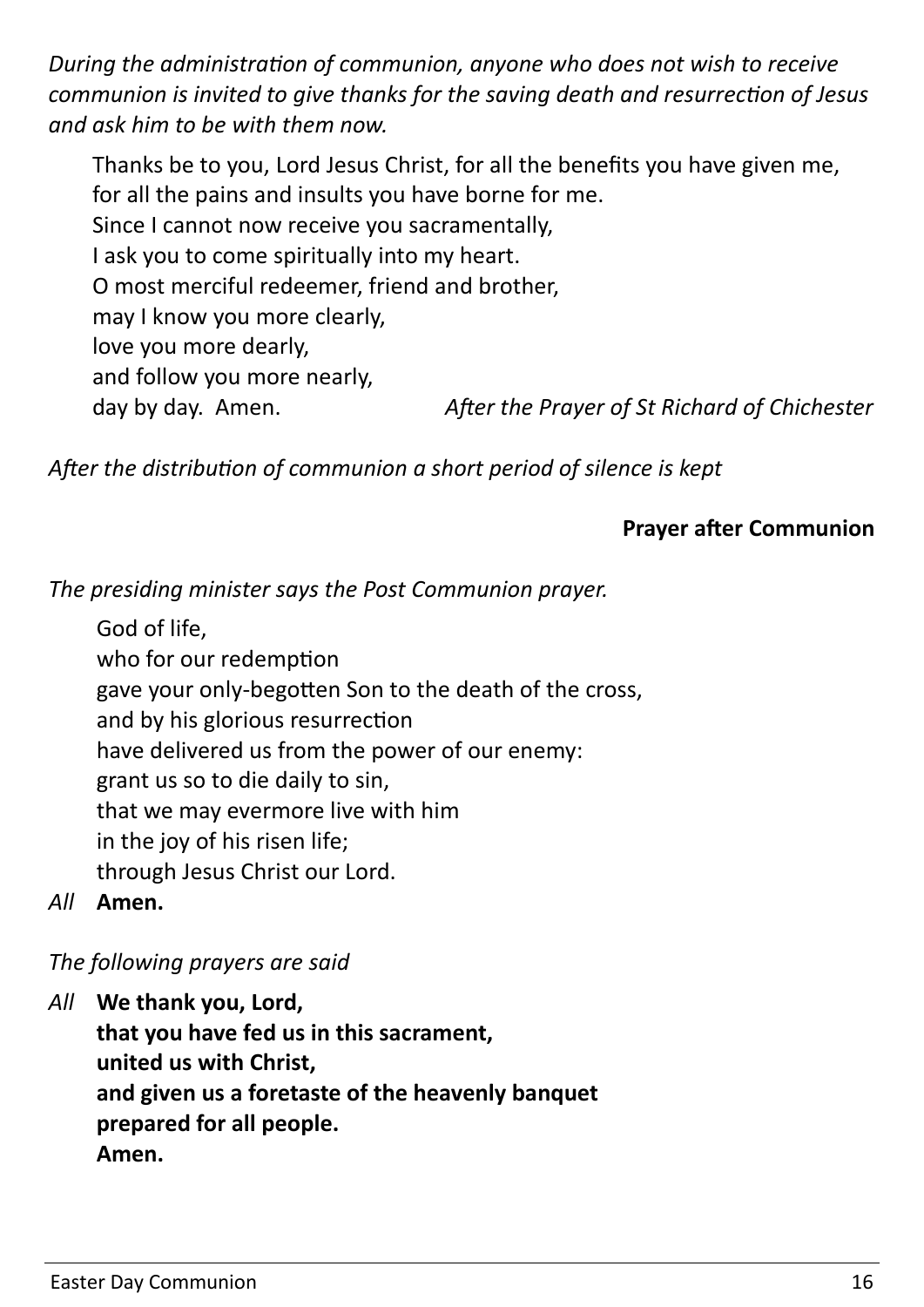

*All* **Heavenly Father, we embrace your call for us to make disciples, to be witnesses, to grow leaders and inspire children and young people. Give us eyes to see your vision, ears to hear the prompting of your Spirit and courage to follow in the footsteps of your Son, our Lord and Saviour Jesus Christ. Amen.** 

# **The Dismissal**

*Notices are given.* 

**Hymn** Thine be the glory

1 Thine be the glory, risen, conquering Son, endless is the victory thou o'er death hast won; angels in bright raiment rolled the stone away, kept the folded grave-clothes where thy body lay.

*Thine be the glory, risen, conquering Son, endless is the victory thou o'er death hast won.*

2 Lo, Jesus meets us, risen from the tomb; lovingly he greets us, scatters fear and gloom; let the church with gladness hymns of triumph sing, for her Lord now liveth, death hath lost its sting.

3 No more we doubt thee, glorious Prince of life; life is nought without thee: aid us in our strife; make us more than conquerors, through thy deathless love; bring us safe through Jordan to thy home above.

*Edmond Budry, trans. Richard Birch Hoyle*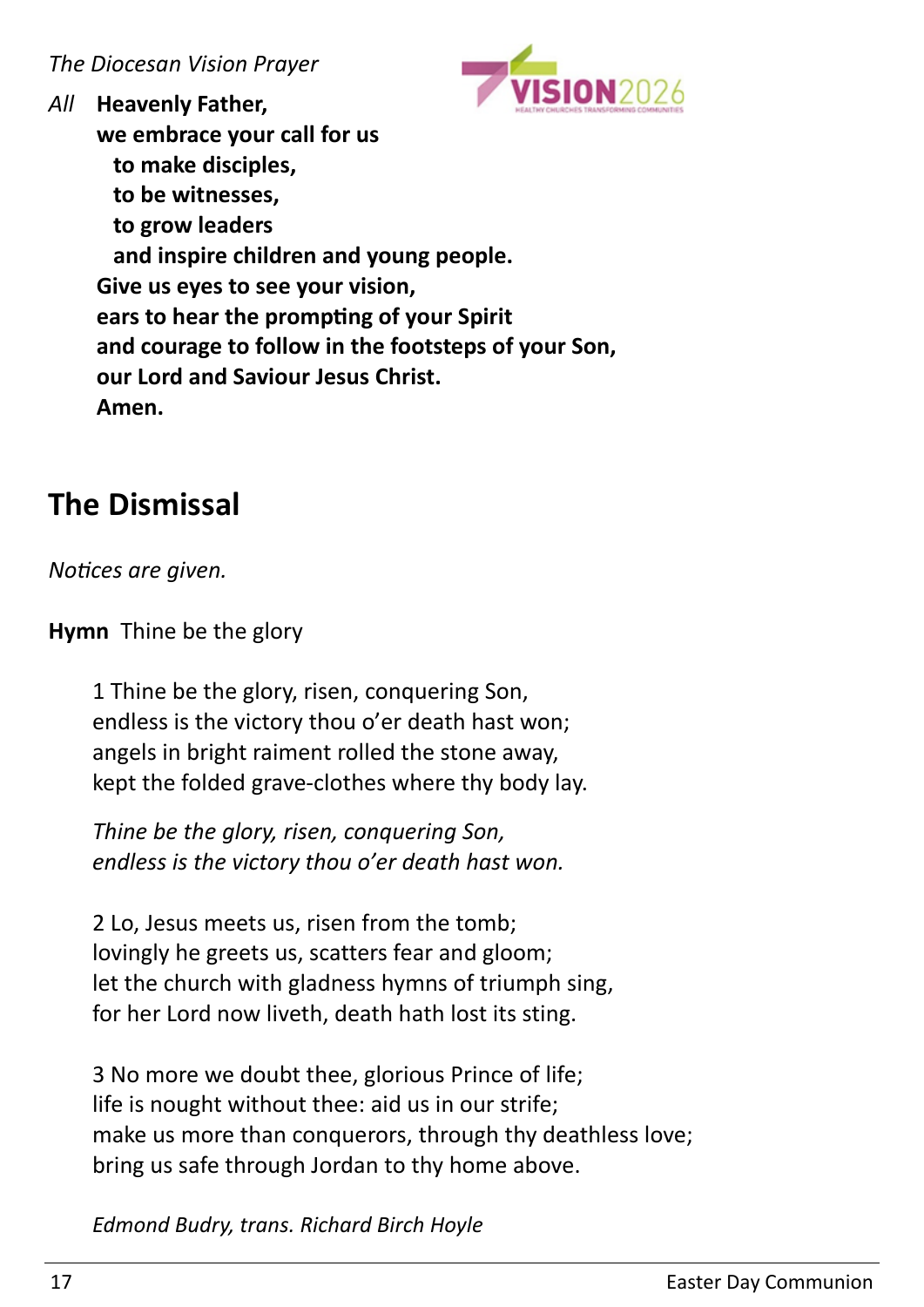# Alleluia! Christ is risen.

*All* **He is risen indeed. Alleluia!**

God the Father, by whose love Christ was raised from the dead, open to you who believe the gate of everlasting life.

# *All* **Amen.**

God the Son,

who in bursting the grave has won a glorious victory, give you joy as you share the Easter faith.

# *All* **Amen.**

God the Holy Spirit, whom the risen Lord breathed into his disciples, empower you and fill you with Christ's peace.

#### *All* **Amen.**

And the blessing of God almighty, the Father, the Son and the Holy Spirit, be with you and remain with you always.

### *All* **Amen.**

# **The Dismissal**

# *The presiding minister says*

With the risen life of Christ within us,

let us go in the peace of Christ. Alleluia, alleluia!

# *All* **Thanks be to God. Alleluia, alleluia!**

*The ministers and people depart.* 

*Common Worship: Services and Prayers for the Church of England* and *Common Worship: Initiation Services* and *Patterns for Worship*  material from which is included in this service are © The Archbishops' Council 2000